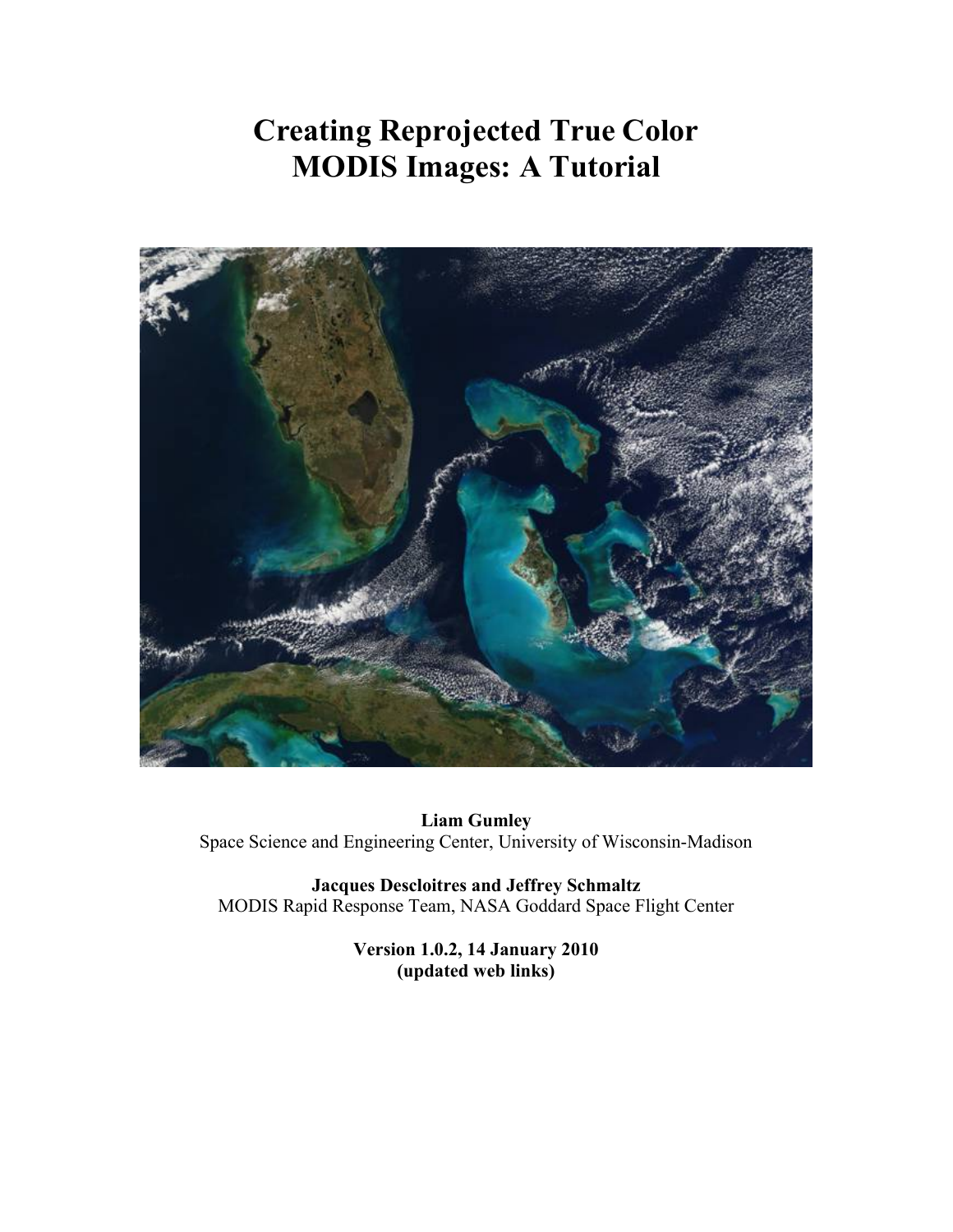# **Corresponding author address:**

Liam Gumley Space Science and Engineering Center University of Wisconsin-Madison 1225 W. Dayton St. Madison, WI 53706 USA (608) 265-5358 Liam.Gumley@ssec.wisc.edu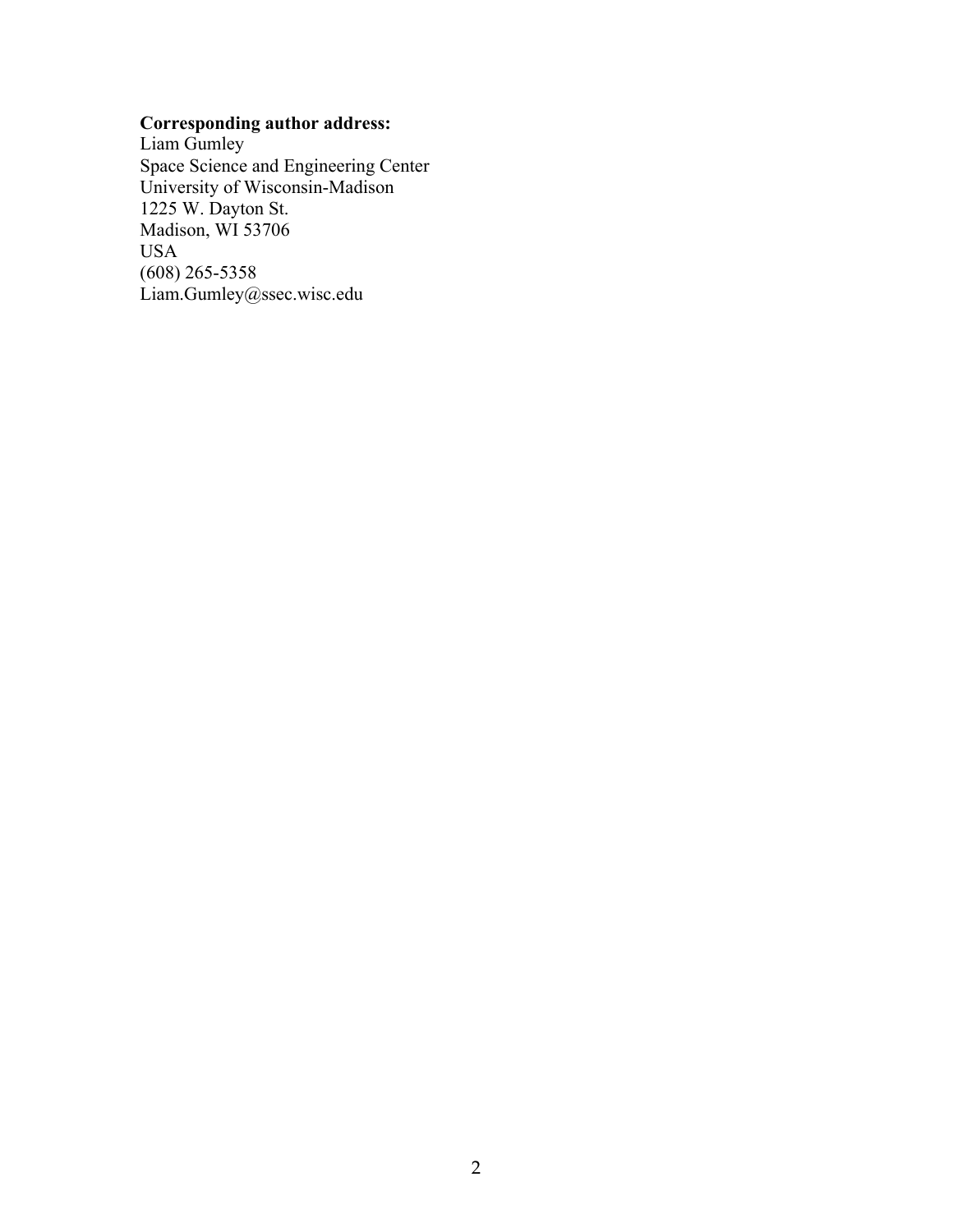# **1.0 Introduction**

The Moderate Resolution Imaging Spectroradiometer (MODIS) instruments onboard the Terra and Aqua spacecraft are providing a wealth of spectral and spatial information about the planet Earth.

One of the most aesthetically pleasing products from MODIS is the true color images (also known as natural color images) of the Earth at 250 meter spatial resolution. MODIS is the first imaging sensor in Earth orbit to provide such images at relatively high spatial resolution over a wide swath (2330 kilometers). Examples of MODIS true color images may be found at the following sites:

MODIS home page: http://modis.gsfc.nasa.gov/

MODIS Rapid Response System: http://rapidfire.sci.gsfc.nasa.gov/

University of Wisconsin-Madison: http://cimss.ssec.wisc.edu/

The purpose of this document is to explain how MODIS true color images may be created from MODIS Level 1B image and geolocation data. Detailed examples, including source code, are presented. Several freely available software packages are used, as well as one commercial package (IDL).

# **1.1 FTP Site**

All of the source code, scripts, and sample data files described in this document, as well as the latest version of this document, are available at the following FTP site:

ftp://ftp.ssec.wisc.edu/pub/IMAPP/MODIS/TrueColor/

### **1.2 Required Software**

This tutorial requires you to install a variety of freely available software. All of the software is designed to run on the UNIX operating system (sorry, no Windows), and the examples shown were created on Red Hat Intel Linux. However, other UNIX systems may be used if you wish.

In order to run the examples shown in this tutorial, the following software packages are required:

MODIS Corrected Reflectance (look for "NDVI" at the following site): http://directreadout.sci.gsfc.nasa.gov/index.cfm?section=downloads&page=technology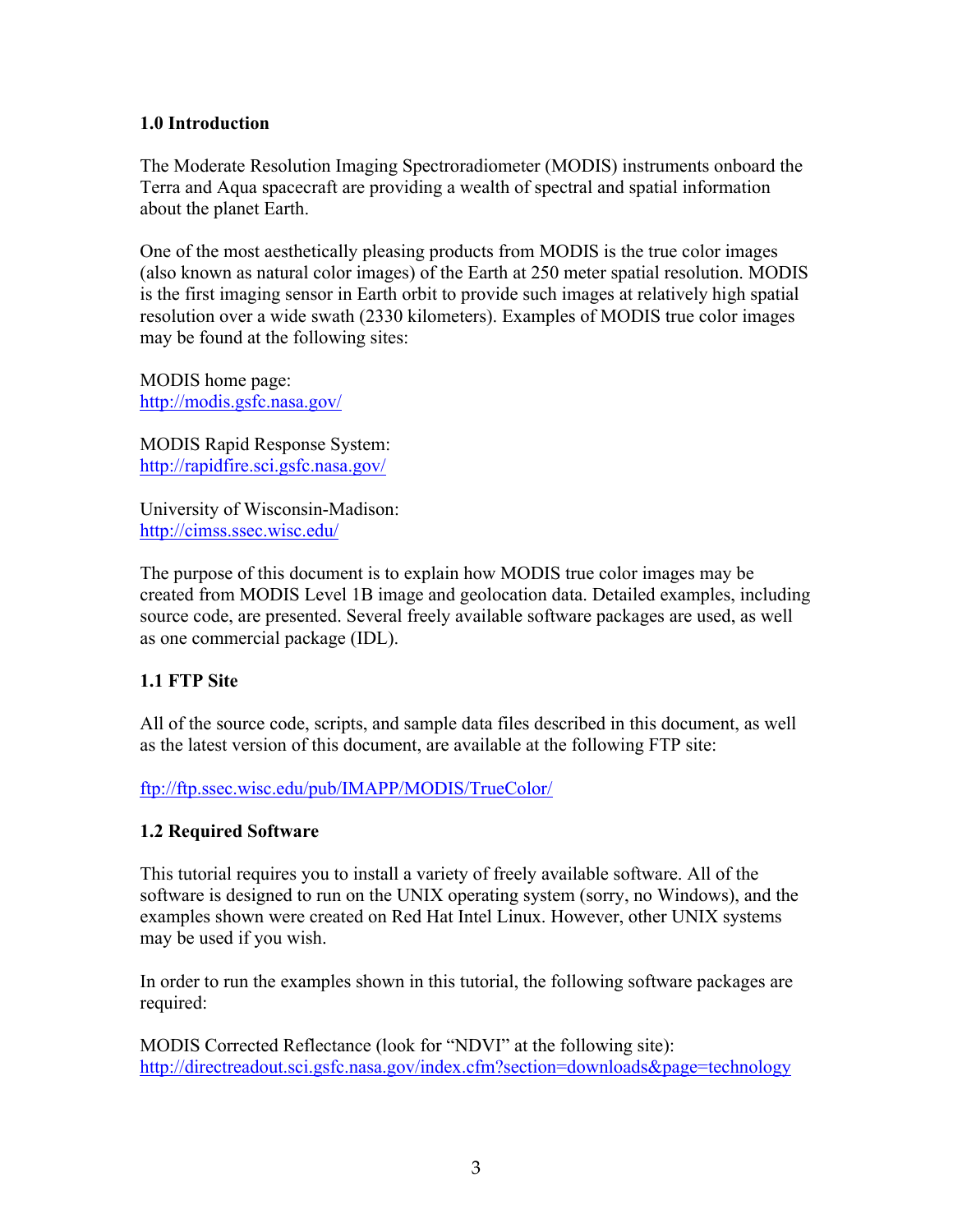The corrected reflectance program is named crefl.c.

MODIS Swath to Grid Toolbox (MS2GT): http://nsidc.org/data/modis/ms2gt/

ImageMagick: http://www.imagemagick.org/

Interactive Data Language (IDL): http://www.ittvis.com/idl/index.asp http://www.ittvis.com/download/download.asp

If you do not have a license for IDL, you can still run the IDL Virtual Machine (VM) to run pre-compiled versions of the IDL software described in this document. The IDL VM is included in the IDL 6.0 distribution package available for download at the website mentioned above. Simply install the IDL 6.0 package on your system according to the instructions at the site above, and you will be able to run the example code via IDL VM.

Note: The software described in this document has been tested with IDL versions 6.0 and 5.5 on Red Hat Intel Linux.

# *It is your responsibility to download and install these packages. Please direct any questions about installation to the respective software providers.*

# **1.3 Acknowledgements**

Terry Haran and Ken Knowles at NSIDC created the MODIS Swath to Grid Toolbox (MS2GT), the best freely available package for reprojecting MODIS images known to the authors.

John Cristy and the co-authors of ImageMagick are recognized for developing an excellent set of tools for adjusting and converting digital images.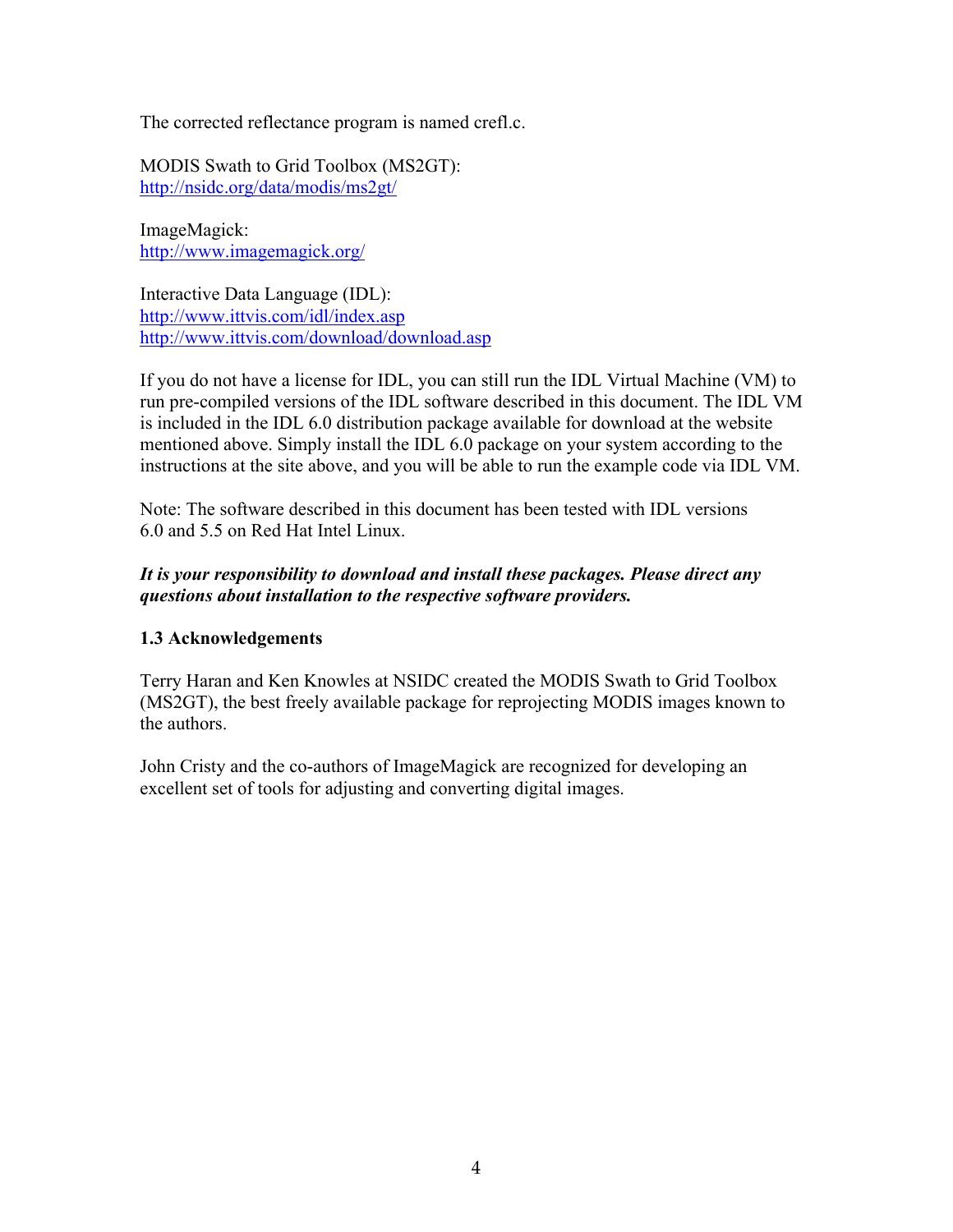## **2.0 MODIS Fundamentals**

The Terra and Aqua spacecraft both have MODIS instruments onboard. Terra was launched in December 1999, and has a 10:30 am local descending orbit. Aqua was launched in May 2002, and has a 1:30 pm local time ascending orbit. Data from MODIS are transmitted in real-time by direct broadcast on both Terra and Aqua, and are also recorded onboard for subsequent playback to specialized ground stations.

MODIS scans a swath of 2330 km across track by 10 km along track. The double sided scan mirror allows a scan rate of 40.6 scans per minute (1.477 seconds per scan). The orbital period is roughly 100 minutes; inclination is approximately 98 degrees, and altitude is around 705 km.

MODIS has 36 spectral bands in the range 0.4 to 14.4 microns. Bands 1 and 2 are sampled at 250 meter nadir spatial resolution; Bands 3-7 at 500 meter resolution; and Bands 8-36 at 1000 meter resolution. For the purpose of this document, the primary spectral bands of interest are bands 1 (red), 4 (green), and 3 (blue). The characteristics of these bands are shown in Table 1.

| <b>Table 1: MODIS True Color Bands</b> |               |                                                        |  |  |
|----------------------------------------|---------------|--------------------------------------------------------|--|--|
| <b>Band</b>                            |               | <b>Bandwidth (microns)</b> Spatial resolution (meters) |  |  |
|                                        | $0.62 - 0.67$ | 250                                                    |  |  |
| $\overline{4}$                         | $0.54 - 0.57$ | 500                                                    |  |  |
| $\mathbf{R}$                           | $0.46 - 0.48$ | 500                                                    |  |  |

### **2.1 MODIS Level 1 Data Products**

The following data products are required for creating MODIS true color images:

Level 1B Radiance at 1000, 500, and 250 meter resolution: (MOD021KM, MOD02HKM, MOD02QKM for Terra), (MYD021KM, MYD02HKM, MYD02QKM for Aqua).

### AND

Level 1A Geolocation at 1000 meter resolution: (MOD03 for Terra), (MYD03 for Aqua).

Note that MODIS data from the GSFC Level 1 and Atmosphere Archive and Distribution System (LAADS), or data produced by the International MODIS/AIRS Processing Package (IMAPP) may be used. To search and order global MODIS data, visit the GSFC LAADS at:

http://ladsweb.nascom.nasa.gov/data/search.html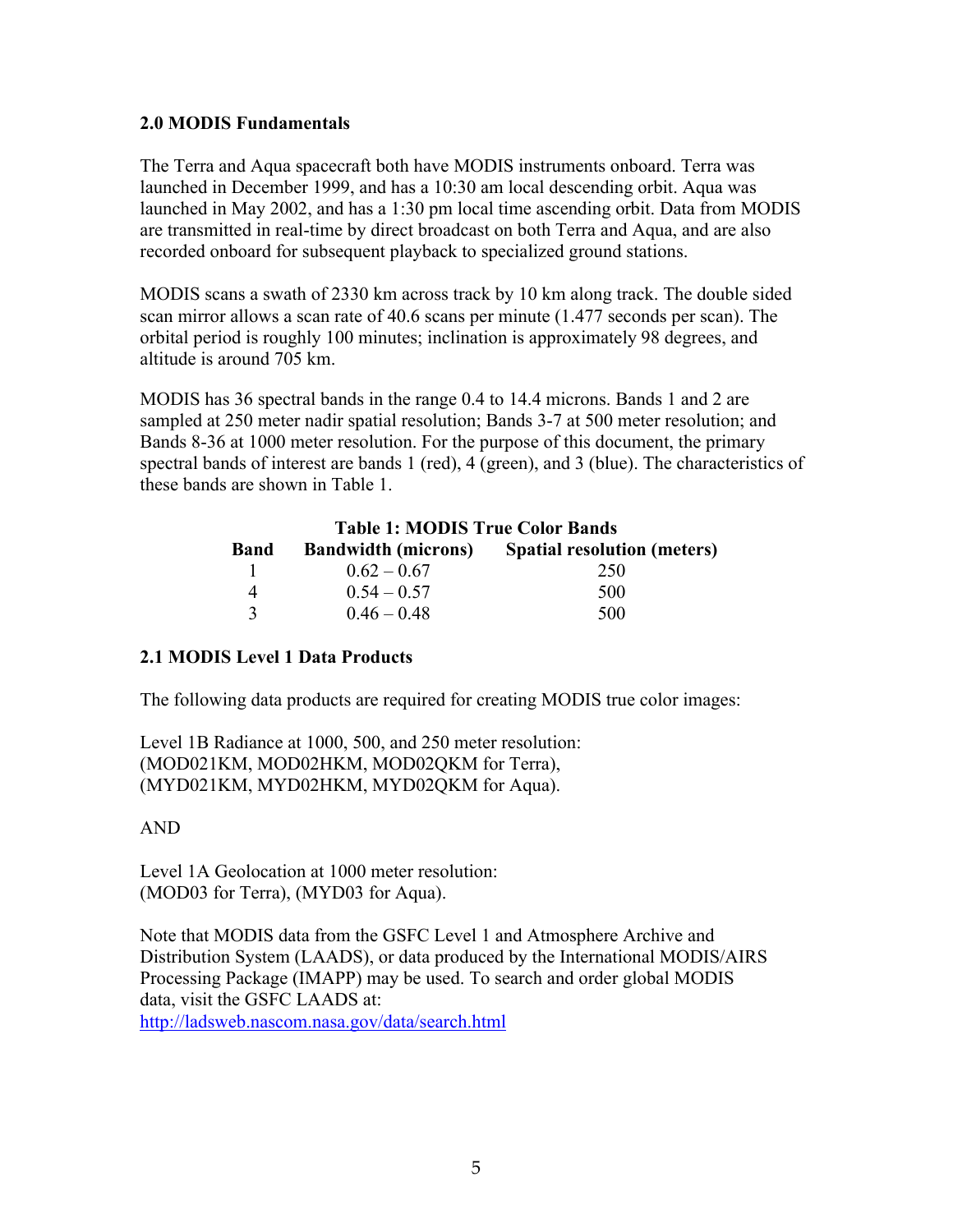It is your responsibility to select the appropriate Level 1B data files to cover the scene of interest. However, some useful tools for selecting granules are

SSEC Terra and Aqua Orbit Tracks: http://www.ssec.wisc.edu/datacenter/terra/

MODIS Rapid Response Near Real Time Browser: http://rapidfire.sci.gsfc.nasa.gov/realtime/

Note that you may need more than one granule to cover the scene of interest.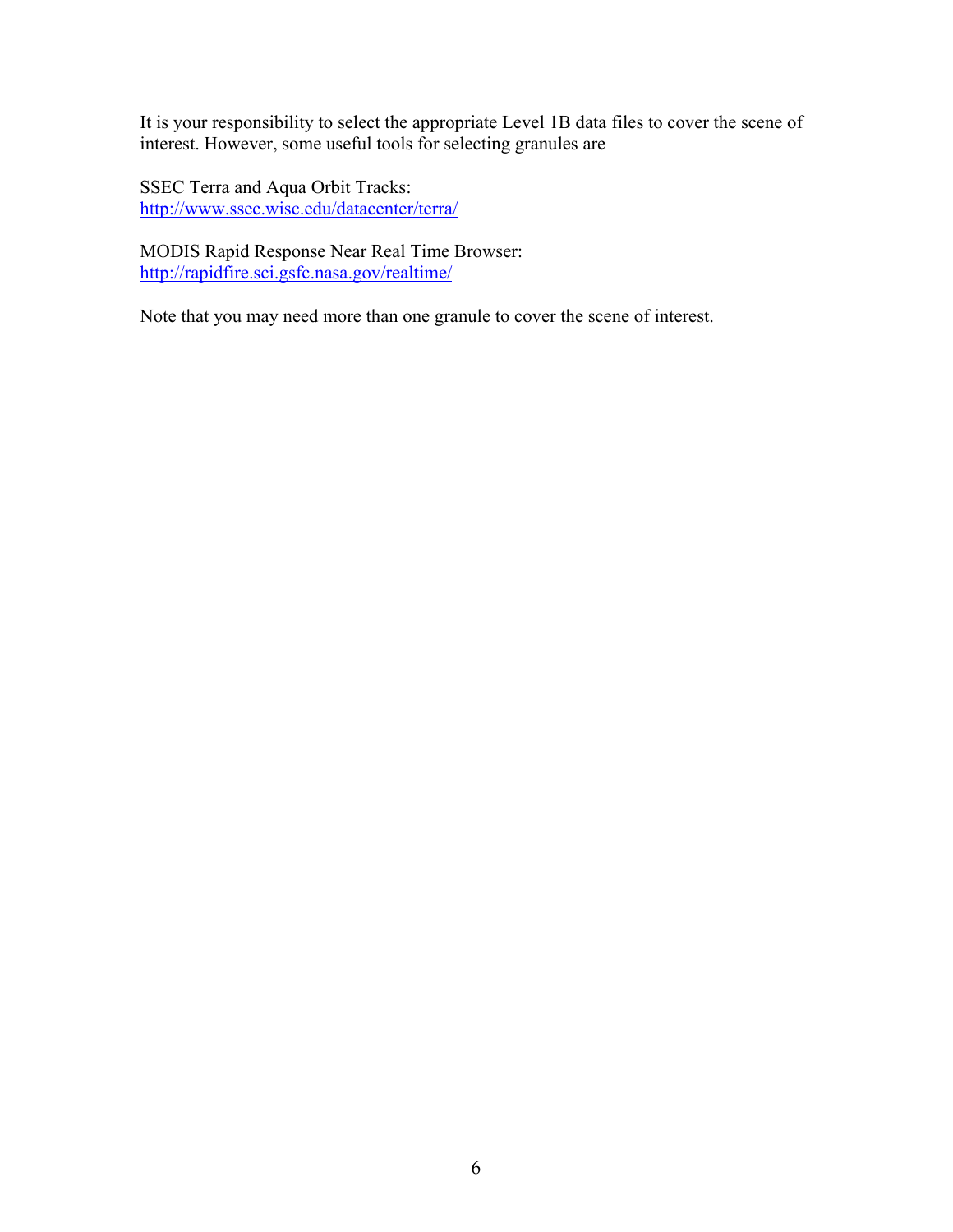# **3.0 Corrected Reflectance**

The MODIS Corrected Reflectance algorithm (crefl.c) was developed by Jacques Descloitres at NASA/GSFC. The purpose of this algorithm is to provide natural-looking images by removing gross atmospheric effects, such as Rayleigh scattering, from MODIS visible bands 1-7. In particular, the algorithm produces quasi-true-color images from MODIS bands 1, 3, 4. In contrast, the MODIS land surface reflectance product (MOD09) is a more complete atmospheric correction algorithm that includes aerosol correction, and is designed to derive land surface properties. In clear atmospheric conditions the corrected reflectance product is very similar to the MOD09 product, but they depart from each other in presence of aerosols. If you wish to perform a complete atmospheric correction, please do not use the corrected reflectance algorithm.

# **3.1 Required Input Files**

The MODIS Level 1B radiance files at 1000, 500, and 250 meter resolution (MOD021KM, MOD02HKM, and MOD02QKM) and the geolocation file at 1000 meter  $r$ esolution (MOD03) are required<sup>1</sup>. All spatial resolutions are required because we want the option of using any of the MODIS spatial resolutions to create reprojected images. The corrected reflectance algorithm (crefl.c) obtains low resolution geolocation information from the MOD021KM file. However, the MOD03 geolocation is required later when reprojected images are created. Note that either DAAC or IMAPP format Level 1B files may be used.

The sample files used in this tutorial are from Terra MODIS and were acquired on 21 January 2003 at 16:00 UTC:

MOD021KM.A2003021.1600.004.2003022113345.hdf MOD02HKM.A2003021.1600.004.2003022113345.hdf MOD02QKM.A2003021.1600.004.2003022113345.hdf MOD03.A2003021.1600.004.2003022060031.hdf

These are the only MODIS files required to make true color images using the method described in this tutorial.

# **3.2 Running the Corrected Reflectance Algorithm**

The corrected reflectance algorithm is implemented in a C program named crefl.c, written by Jacques Descloitres. This program opens the input HDF files, reads the MODIS radiances, and computes the corrected reflectance for each MODIS pixel. The output is written to a HDF file as scaled integers. By default, MODIS bands 1, 3, and 4 are processed, however you can select any combination of MODIS bands 1-7. The example script for running the algorithm is shown below:

 $\overline{a}$ 

<sup>1</sup> Aqua MODIS files from the DAAC have the prefix MYD.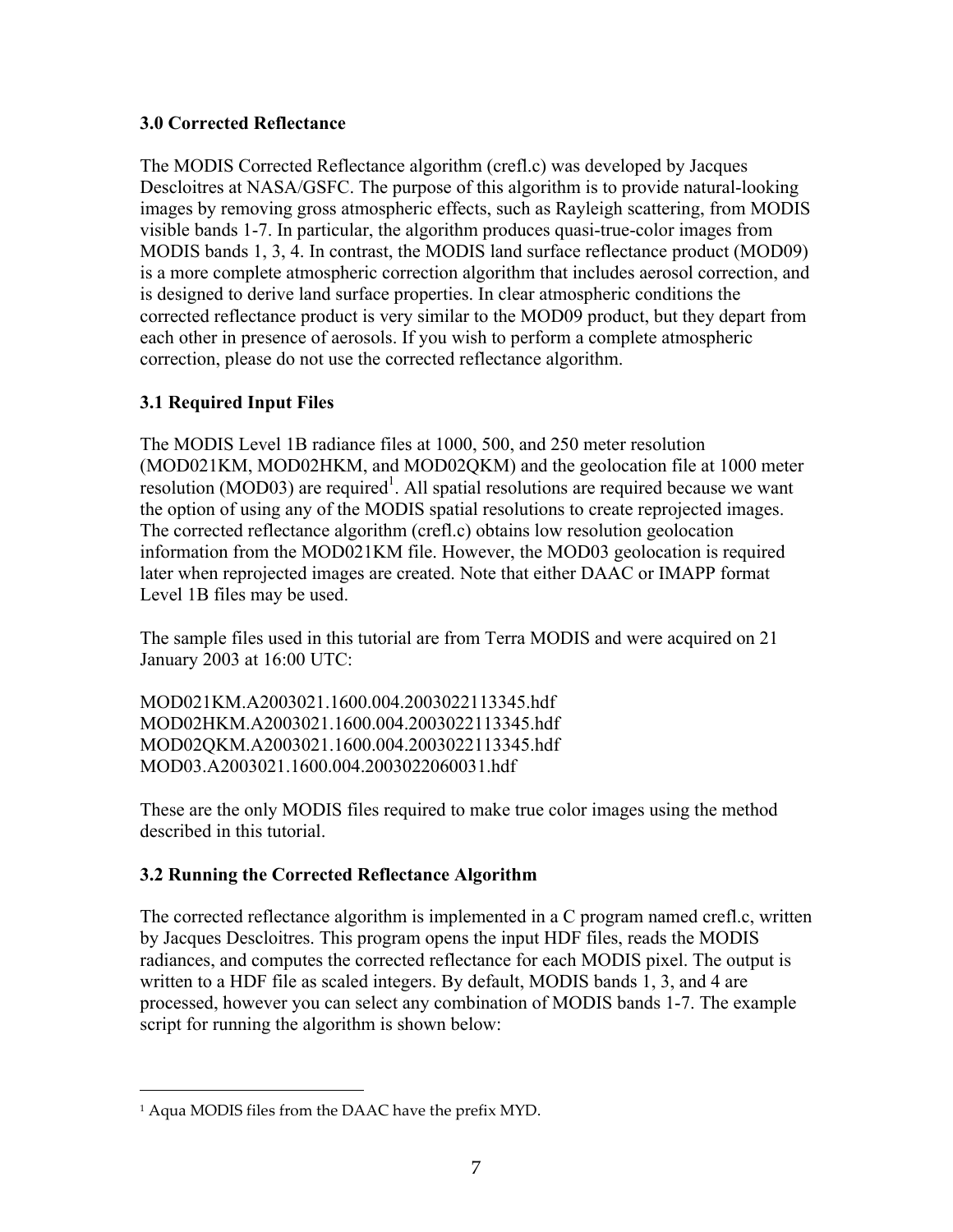#!/bin/csh

# Script to create MODIS corrected reflectance files

```
# Check the input arguments
if ($#argv != 4) then
 echo "Usage" Crefl.csh MOD01KM MOD02HKM MOD02QKM MOD03"
exit(1)endif
ln -f -s $1 MOD021KM.hdf
ln -f -s $2 MOD02HKM.hdf
ln -f -s $3 MOD02QKM.hdf
ln -f -s $4 MOD03.hdf
setenv ANCPATH $HOME/NDVI/run
$HOME/NDVI/NDVI.src/crefl -f -v -1km \
 MOD02HKM.hdf MOD02QKM.hdf MOD021KM.hdf -of=crefl.1km.hdf
$HOME/NDVI/NDVI.src/crefl -f -v -500m \
 MOD02HKM.hdf MOD02QKM.hdf MOD021KM.hdf -of=crefl.hkm.hdf
$HOME/NDVI/NDVI.src/crefl -f -v -250m \
 MOD02HKM.hdf MOD02QKM.hdf MOD021KM.hdf -of=crefl.qkm.hdf
```
For input arguments, the script expects the full path and name of the MOD021KM, MOD02HKM, MOD02QKM, and MOD03 files. In case the input file names do not correspond to the DAAC file name conventions, the script creates a soft link to file names in the DAAC format which is expected by the program. Then the environment variable ANCPATH is set to the path where the ancillary terrain information file tbase.hdf is located (this file is distributed with crefl.c). Finally the corrected reflectance program is run three times; once for each MODIS spatial resolution (selected with the –1km, -500m, and –250m flags). The output file is named via the –of parameter. In this example, the output corrected reflectance files are named

| crefl.1km.hdf | $(1000$ meter resolution) |
|---------------|---------------------------|
| crefl.hkm.hdf | (500 meter resolution)    |
| crefl.qkm.hdf | (250 meter resolution)    |

For more information on the input parameters accepted by crefl.c, run the program with no input arguments.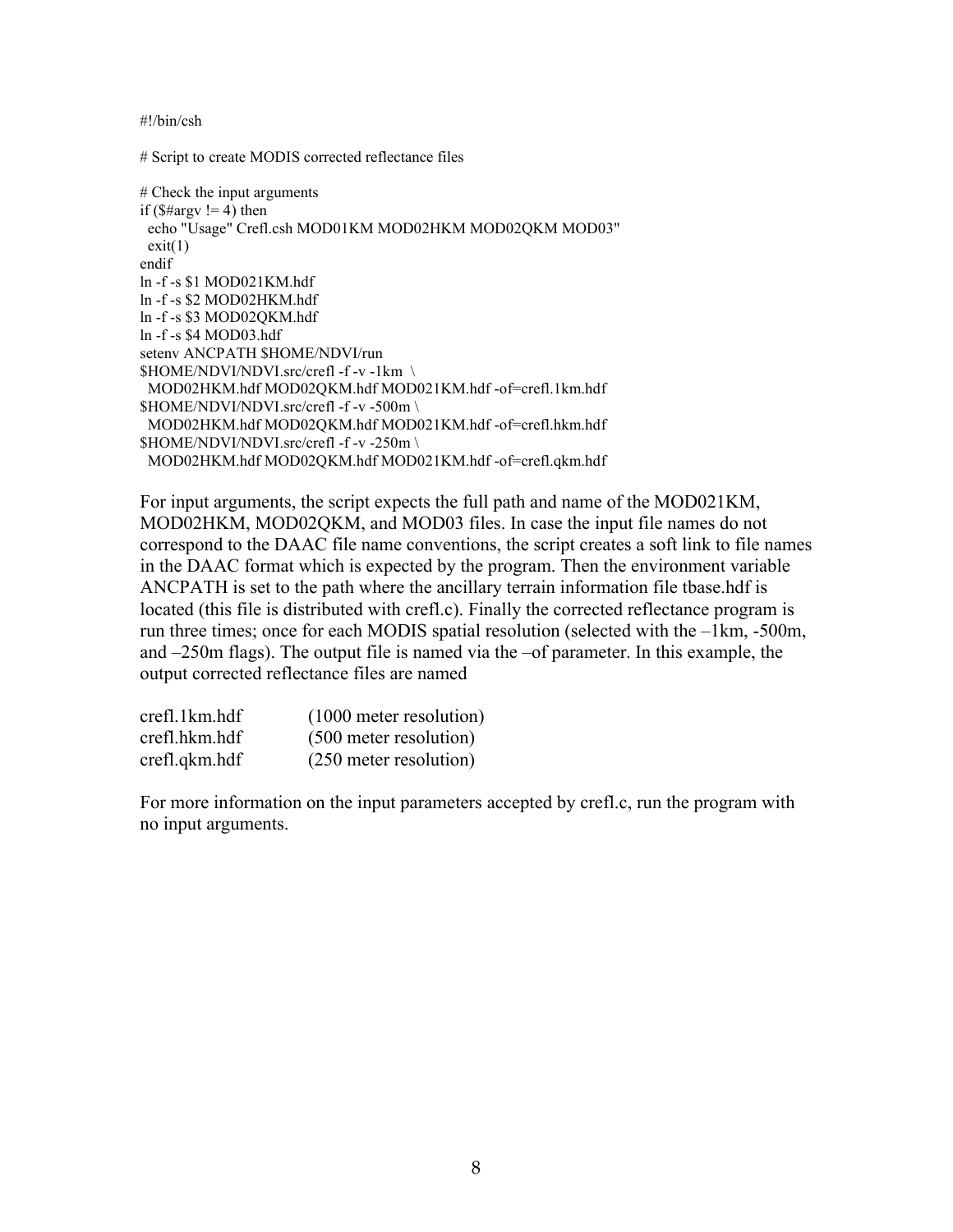#### **3.3 Corrected Reflectance File Format**

Each output file created by crefl.c contains one SDS array for each MODIS band. For example, the 1000 meter resolution file contains the following arrays<sup>2</sup>:

```
$ ncdump -h crefl.1km.hdf
netcdf crefl.1km {
dimensions:
    fakeDim0 = 2030;
    fakeDim1 = 1354;
    fakeDim2 = 2030;
    fakeDim3 = 1354;
    fakeDim4 = 2030;
    fakeDim5 = 1354;
variables:
     short CorrRefl_01(fakeDim0, fakeDim1) ;
        CorrRefl 01: FillValue = 32767s ;
            short CorrRefl_03(fakeDim2, fakeDim3) ;
         CorrRefl_03:_FillValue = 32767s;
    short CorrRefl_04(fakeDim4, fakeDim5) ;
         CorrRefl 04: FillValue = 32767s;
}
```
The arrays named CorrRefl\_01, CorrRefl\_02, and Corr\_refl\_03 contain the corrected reflectance values for MODIS bands 1, 3, and 4, respectively. The values are stored as 16-bit signed integers with a scale factor of 0.0001. To retrieve the unscaled value, the following equation is used

unscaled = scaled  $*$  0.0001

 $\overline{a}$ 

**IDL routines:** get corr\_refl.pro, hdf\_sd\_varread.pro, hdf\_sd\_varinfo.pro

<sup>2</sup> ncdump is available as part of the HDF4 toolkit at http://www.hdfgroup.org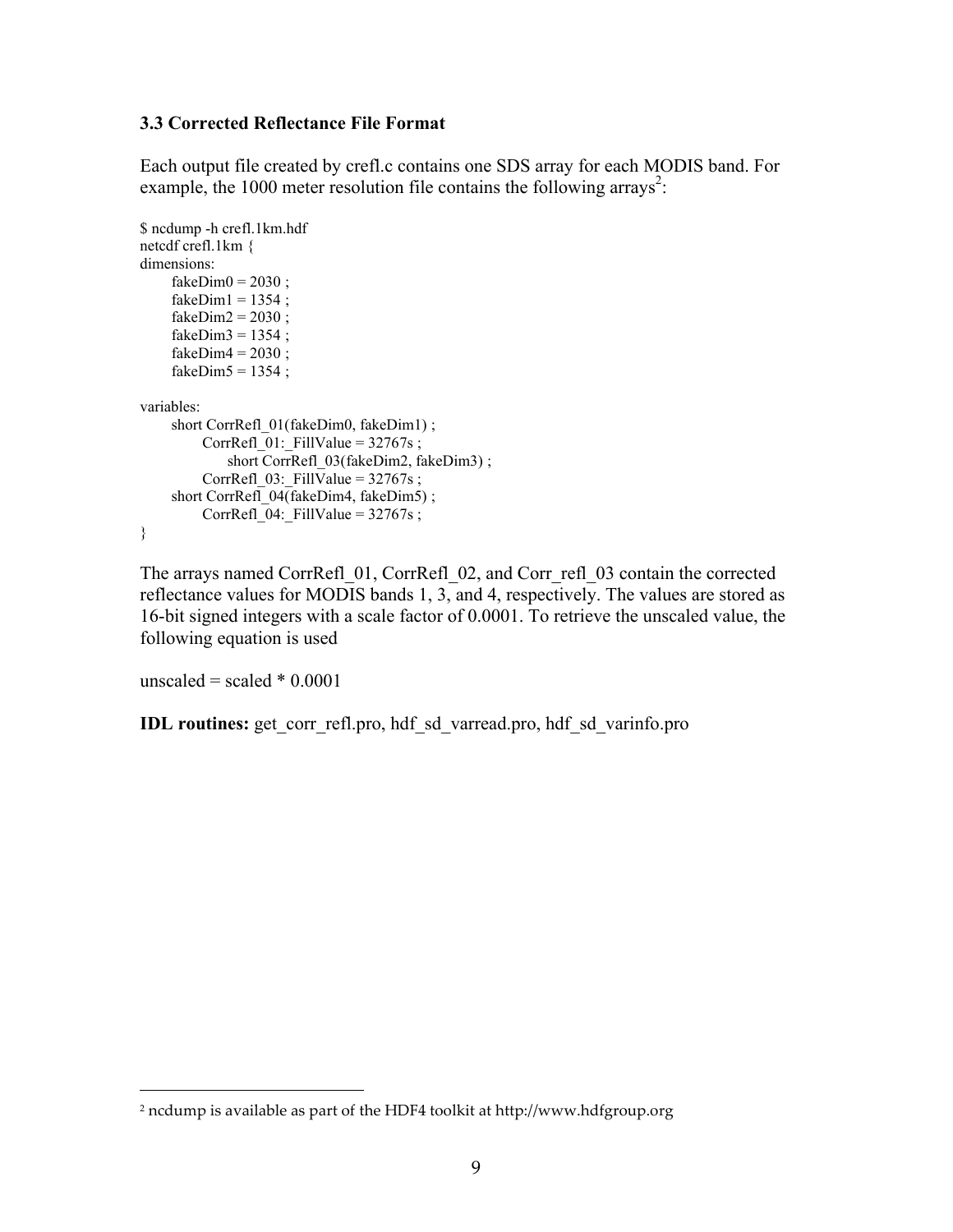## **4.0 Resolution Sharpening**

MODIS has only two bands at 250 meter resolution: bands 1 and 2. If you want to create true color images at 250 meter resolution, you must sharpen the MODIS green and blue bands (4 and 3) from 500 meter to 250 meter resolution. The resolution sharpening algorithm can be described as follows:

First, compute the spatial resolution ratio from MODIS band 1

 $R = B_1^* / B_1$ 

where

R spatial resolution ratio,

 $B_1^*$  band 1 at 500 m resolution, interpolated to 250 m resolution,

B1 band 1 at 250 m resolution.

Then the sharpened MODIS bands 3 and 4 are computed by

 $B_3 = B_3^* / R$  $B_4 = B_4^* / R$ 

where

| $B3^*$ , $B4^*$ | bands 3 and 4 at 500 m resolution, interpolated to 250 m resolution, |
|-----------------|----------------------------------------------------------------------|
| $B_3$ , $B_4$   | bands 3 and 4 at 250 m resolution.                                   |

The spatial resolution ratio encodes the difference in image resolution for band 1. If you make the assumption that the same resolution difference exists for bands 3 and 4, you can use the spatial resolution ratio to sharpen the green and blue bands. While this method works well for creating true color images, this tutorial does not try to make a case for the scientific integrity of the sharpening algorithm.

# **4.1 Image Interpolation for Resolution Sharpening**

The algorithm described in the previous section requires that bands 1, 3, and 4 at 500 meter resolution be interpolated to the equivalent of 250 meter resolution. To be more precise, it requires that each band be bilinearly interpolated, earth scan by earth scan, to 250 meter resolution. You must also take account of the fact that the centers of the first 1000, 500, and 250 meter pixels across track on each earth scan are co-registered. It is crucial that each earth scan be interpolated separately. Do not use a general purpose interpolation routine (like CONGRID or REBIN in IDL) which assumes you simply want to "blow up" the image to 250 meter resolution, as artifacts will be introduced at the edge of the MODIS swath. Note that one earth scan includes 10 along-track MODIS 1000 meter pixels.

# **IDL routines:** modis\_level1b\_hkm2qkm.pro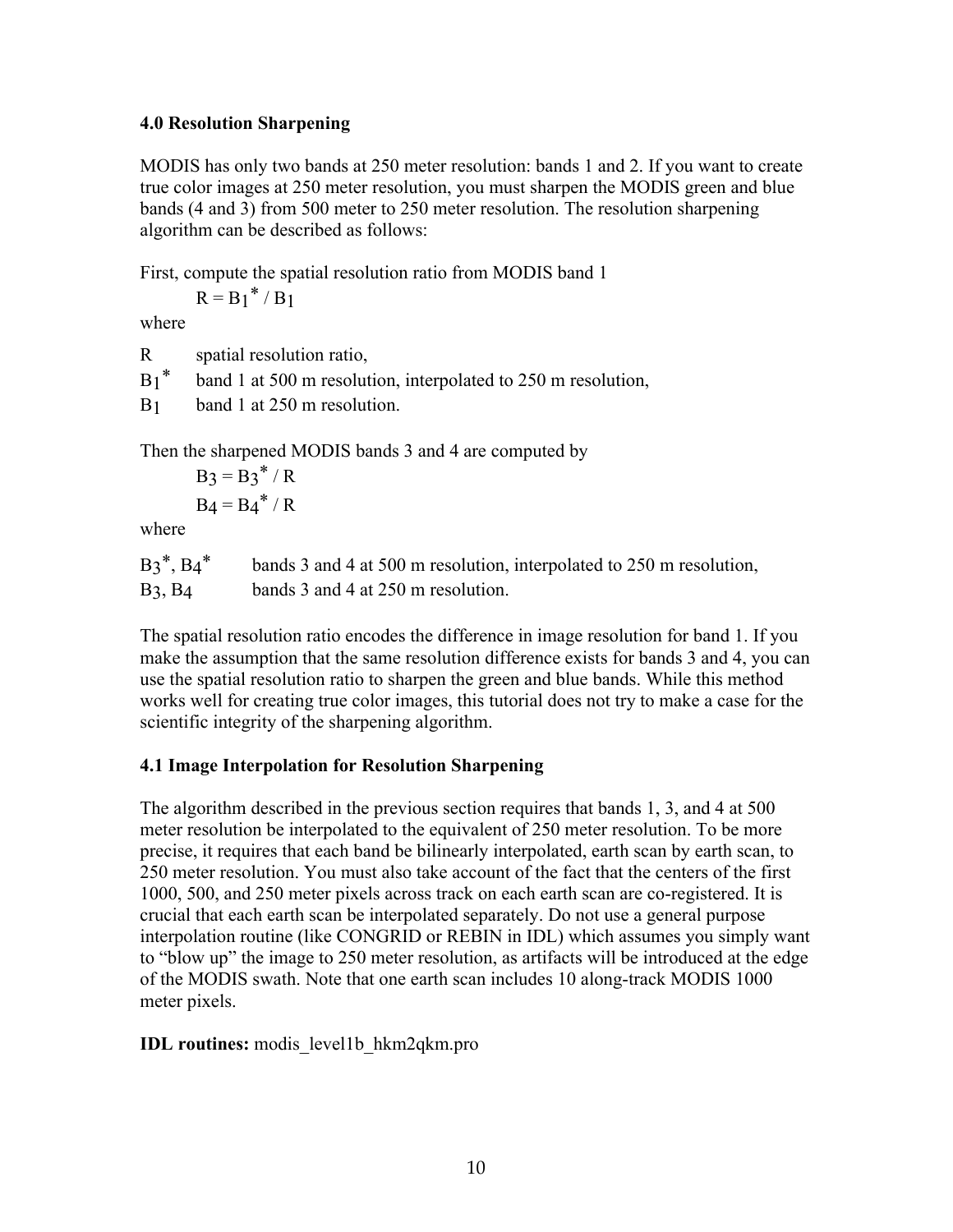## **5.0 Geolocation Interpolation**

The MODIS geolocation product (MOD03) stores latitude and longitude for every 1000 meter pixel. While this allows you to reproject image data at 1000 meter resolution, interpolation is required if you wish to accurately reproject 500 or 250 meter resolution image data. The key to accurate MODIS geolocation interpolation is to remember that the centers of the first 1000, 500, and 250 meter pixels across track on each earth scan are coregistered, and that each earth scan must be interpolated separately because of the overlap between successive earth scans.

General purpose interpolation routines such as CONGRID and REBIN in IDL should not be used. Figure 1 shows how the MODIS 1000 meter and 500 meter pixel locations are co-registered at the start of an earth scan. The first three of the ten MODIS 1000 meter detectors along-track are depicted. The blue outlines represent the 1000 meter pixels, while the green outlines represent the 500 meter pixels. The solid blue squares are the centers of the 1000 meter pixels, and the slid green squares are the centers of the 500 meter pixels. Note how the centers of the leftmost pixels are co-registered. Also note how the topmost row of 500 meter pixel centers lie outside the bounds of the 1000 meter pixel centers.





To interpolate the 1000 meter geolocation data to 500 meter resolution, a bilinear interpolation algorithm is applied to each earth scan. For the first and last row of 500 meter pixels, bilinear extrapolation is used. A similar method is used to interpolate the geolocation data to 250 meter resolution.

**IDL routines:** get geodata.pro, modis geo interp 500.pro, modis geo interp 250.pro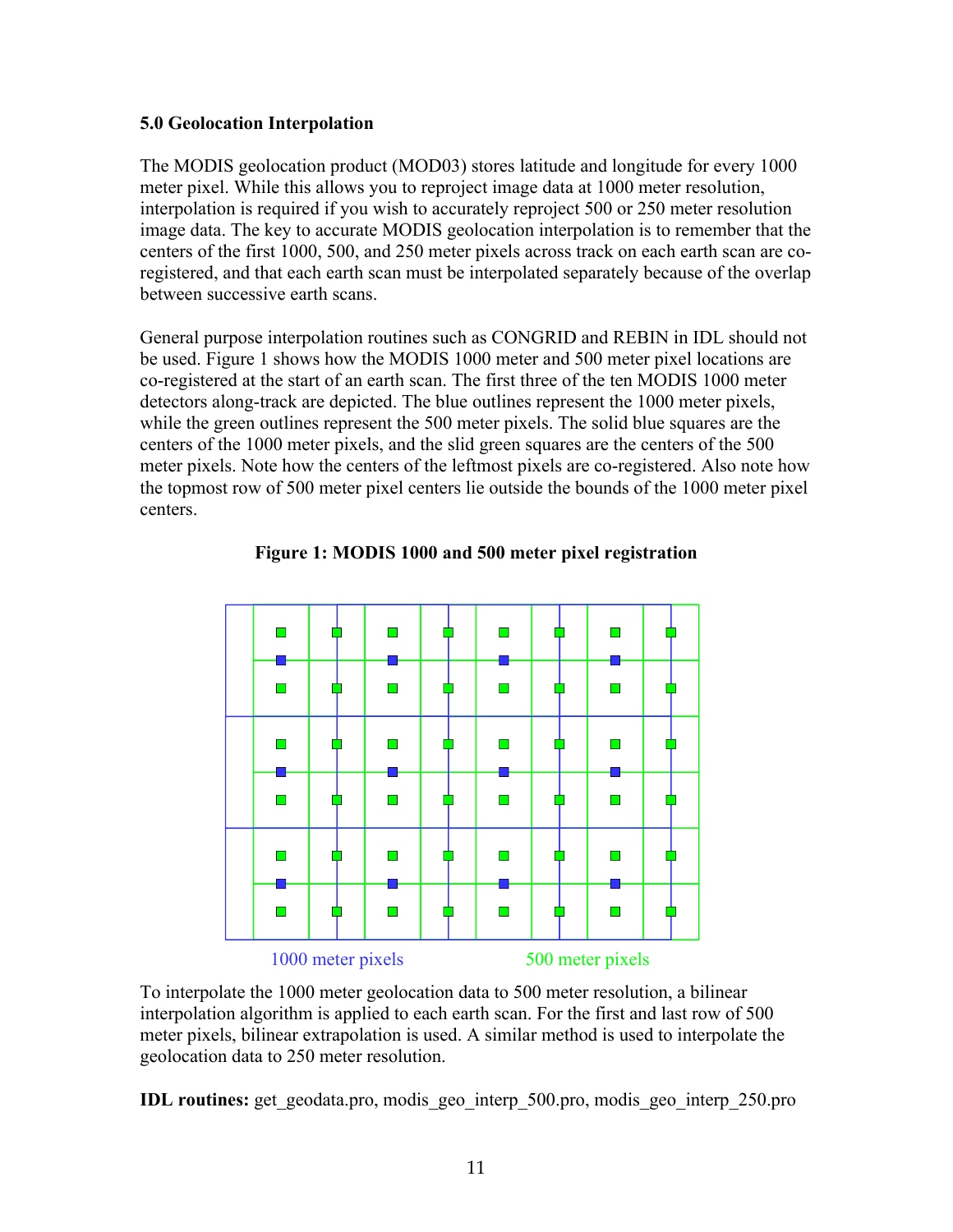# **6.0 Reprojecting to a Map Grid with MS2GT**

The MODIS Swath-to-Grid Toolbox (MS2GT), developed by Terry Haran and Ken Knowles, allows MODIS image data to be reprojected to a map grid easily and efficiently. While the standard MS2GT distribution package provides a collection of Perl scripts, IDL routines, and C code, in this tutorial you will use just two of the low-level reprojection routines, named ll2cr.c and fornav.c. While MS2GT supports a variety of map projections, we'll use the Lambert Azimuthal Equal Area Projection for the example presented here.

The basic decisions you need to make when using MS2GT are:

(1) What will be the center latitude and longitude of your reprojected image?

(2) What will be the grid resolution of the projected image?

(3) Which spatial resolution of MODIS do you want to use as input? Note that it does not have to equal the grid resolution. For example, you could use 500 meter resolution MODIS data to create a reprojected image at 1000 meter grid resolution.

(4) What will be the dimensions of the reprojected image (number of columns and rows)?

The center latitude and longitude is usually chosen to coincide with a certain feature of interest on the Earth's surface. It is easy and relatively fast to generate low resolution reprojected images (say 2000 meter grid resolution), so you can always experiment with different center lat/lons and image dimensions until you get the right coverage area. To demonstrate, the Table 2 shows the dimensions of an image with a landscape aspect ratio at different grid resolutions:

| Table 2: Landscape image dimensions vs. grid resolution |      |                                                                                               |     |  |  |
|---------------------------------------------------------|------|-----------------------------------------------------------------------------------------------|-----|--|--|
|                                                         |      | Width (columns) Height (rows) Grid Resolution (m) Map Scale <sup>3</sup> (x10 <sup>-6</sup> ) |     |  |  |
| 550                                                     | 425  | 2000                                                                                          | 8.0 |  |  |
| 1100                                                    | 850  | 1000                                                                                          | 4.0 |  |  |
| 2200                                                    | 1700 | 500                                                                                           | 2.0 |  |  |
| 4400                                                    | 3400 | 250                                                                                           | 10  |  |  |

Note that it's a good idea to choose landscape or portrait aspect ratio, as it makes the image more convenient to print as a poster.

 $\overline{a}$ 

<sup>3</sup> Assuming there are 40 pixels per centimeter (the default in IDL)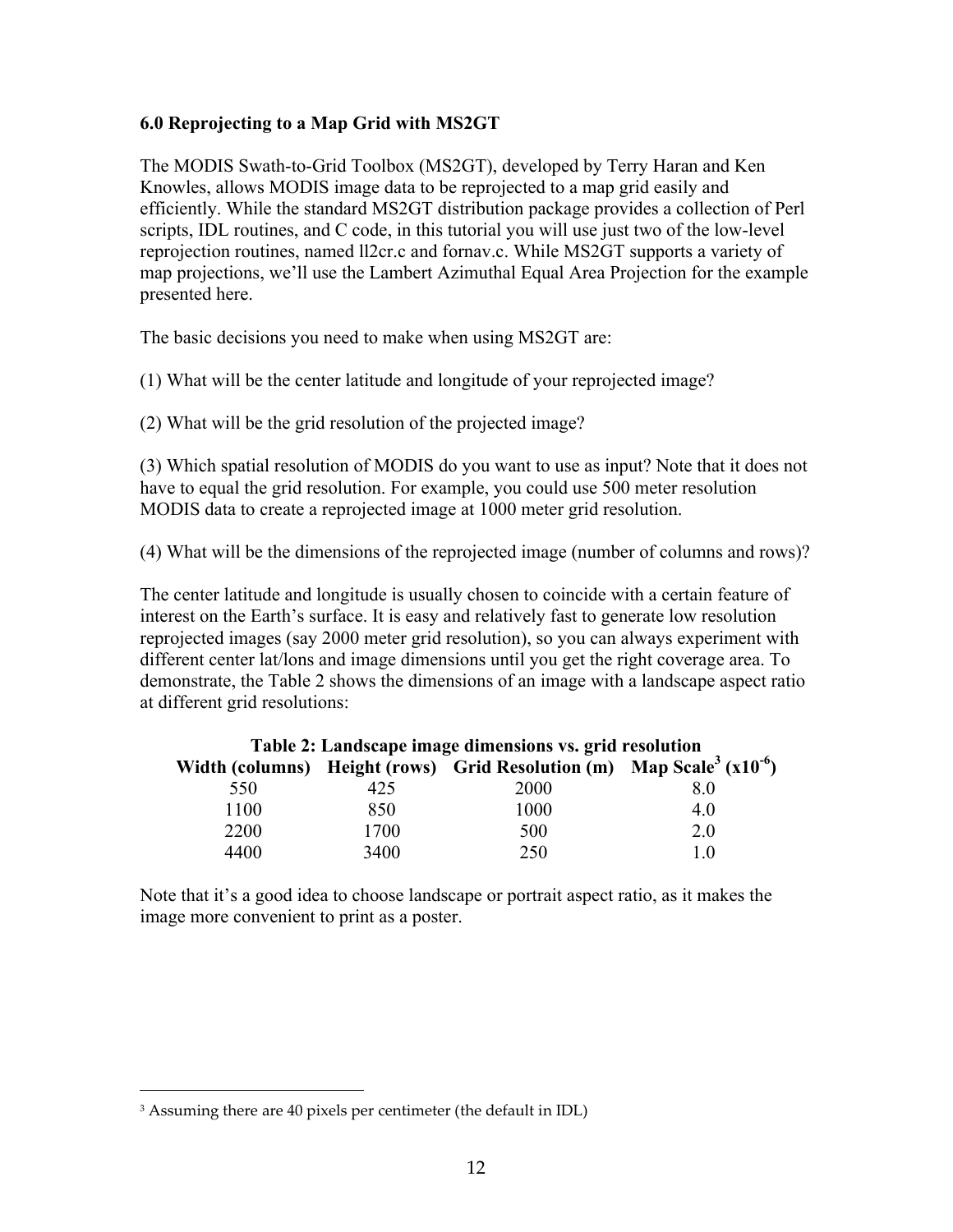The parameters of the reprojected image are set using a map parameters file. The example included with this tutorial, named map\_parameters.in, is shown below:

| 25.5       | Center latitude (degrees, $-90S$ to $+90$ N)    |
|------------|-------------------------------------------------|
| $-79.0$    | Center longitude (degrees, $-180W$ to $+180E$ ) |
| 0.25       | Output grid resolution (kilometers)             |
| <b>QKM</b> | Input MODIS resolution (1KM, HKM, or QKM)       |
| 4400       | Output image column dimension (pixels)          |
| 3400       | Output image row dimension (pixels)             |
| Florida    | Text string used to name output files           |

Here the image is centered on the Bahamas, just to the southeast of Miami, Florida. The output grid resolution is 250 meters, and MODIS QKM input data will be used. The output image will have 4400 columns and 3400 rows.

# **6.1 Running MS2GT**

For this tutorial, we make use of two reprojection routines from MS2GT (ll2cr.c and fornav.c). These routines require the following basic MODIS input data:

- one or more bands of image data in sensor projection,
- latitude and longitude data for every image pixel.

The ll2cr program uses the input latitude and longitude data to compute column and row numbers on the output map grid. The output map grid is defined by a Grid Parameters Definition (GPD) file, which is a text file containing information about the projection type, size, and resolution. Two input files containing MODIS latitude and longitude values are required, where each value is written as a 32-bit float. Two output files will be created, containing the column and row numbers respectively. Each value in the output files is a 32-bit float, and each file will have the same dimensions as the input latitude and longitude files

The fornav program uses the column and row numbers computed by ll2cr to perform forward navigation of the input image from sensor projection to the desired map projection. Elliptical weighted averaging is used by default to fill all output grid cells, however you can select maximum weight sampling if desired. This program will accept input MODIS image data in 8, 16, or 32 bit integer format, or 32-bit float format. The reprojected output images files created by fornav.c will have the same data type as the input image files, and will have the dimensions specified for the output grid.

The following two examples show how ll2cr and fornav are run in sequence to reproject a MODIS 250 meter true color image:

\$MS2GT\_DIR/ll2cr -f 5416 103 40 \ Florida lat  $05416$  04120.dat \ Florida<sup>I</sup>lon<sup>05416</sup>\_04120.dat \ Florida.gpd Florida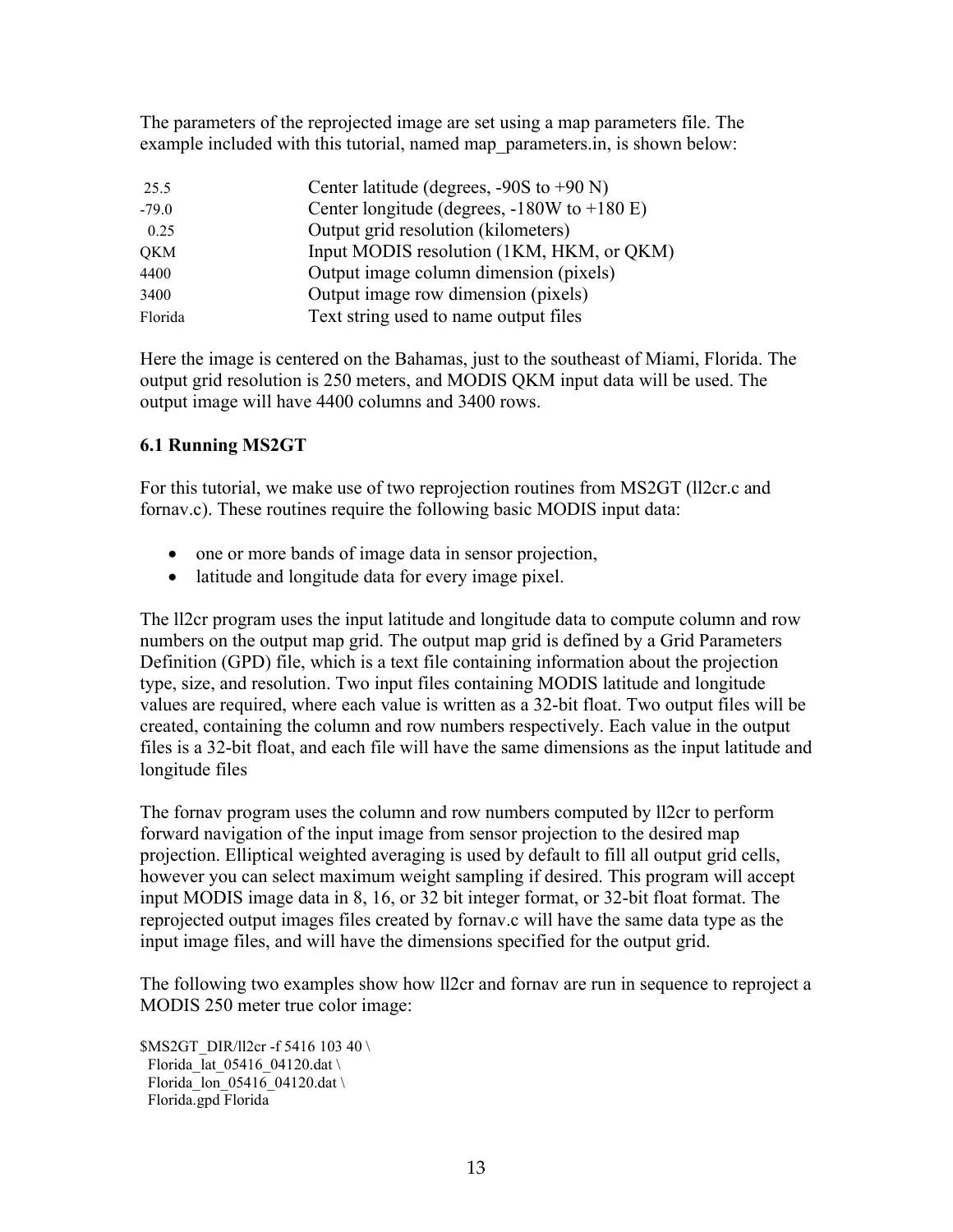The input parameters are as follows:

-f forces the number of output scans to be the same as the number of input scans, 5416 is the number of input MODIS pixels across track, 103 is the number of input MODIS earth scans, 40 is the number of input MODIS pixels per scan along track, Florida lat 05416 04120.dat contains latitudes for each input MODIS pixel, Florida lon 05416 04120.dat contains longitudes for each input MODIS pixel, Florida.gpd is the name of the Grid Parameter Definitions file, Florida is a text string used as a prefix for the output files.

The output files created by ll2cr in this example are:

Florida cols 05416 00103 00000 40.img contains output grid column values Florida rows 05416 00103 00000 40.img contains output grid row values

Next, fornav is run to perform the forward navigation:

 $MSSGT$  DIR/fornav 3 -t f4 f4 f4 5416 103 40 \ Florida cols 05416 00103 00000 40.img \ Florida\_rows\_05416\_00103\_00000\_40.img \ Florida\_band01\_05416\_04120.dat \ Florida\_band03\_05416\_04120.dat \ Florida\_band04\_05416\_04120.dat \ 4400 3400 \ Florida\_band01\_proj\_04400\_03400.dat \ Florida\_band03\_proj\_04400\_03400.dat \ Florida\_band04\_proj\_04400\_03400.dat

The input parameters are as follows:

3 means three input image files will be reprojected (MODIS bands 1, 3, 4) -t f4 f4 f4 means the type of each input image file is 32-bit float 5416 is the number of input MODIS pixels across track, 103 is the number of input MODIS earth scans, 40 is the number of input MODIS pixels per scan along track, Florida cols 05416 00103 00000 40.img contains output grid column values Florida rows 05416 00103 00000 40.img contains output grid row values Florida\_band01\_05416\_04120.dat contains MODIS band 1 data Florida\_band03\_05416\_04120.dat contains MODIS band 3 data Florida\_band04\_05416\_04120.dat contains MODIS band 4 data 4400 is the number of columns in the output grid 3400 is the number of rows in the output grid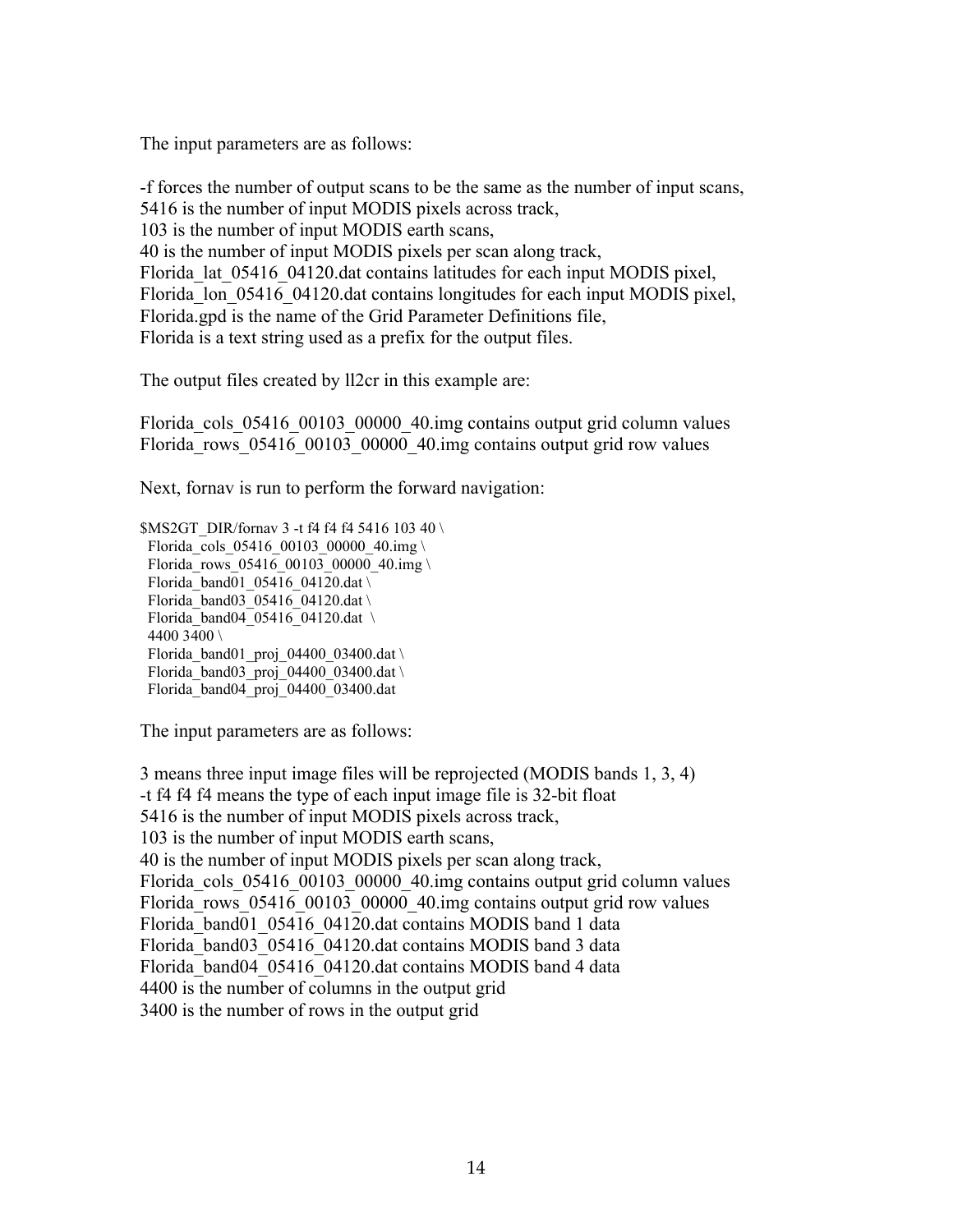The output files created by fornav in this example are

Florida\_band01\_proj\_04400\_03400.dat contains reprojected MODIS band 1 data Florida<sup>band03</sup> proj<sup>04400</sup> 03400.dat contains reprojected MODIS band 3 data Florida\_band04\_proj\_04400\_03400.dat contains reprojected MODIS band 4 data

The reprojected output files are stored as 32-bit floats, and the dimensions are the number of columns and rows in the output grid.

**IDL routines:** create\_gpd.pro, create\_scr.pro, image\_bounds.pro, map\_limits.pro, get limits.pro, remap corr\_refl.pro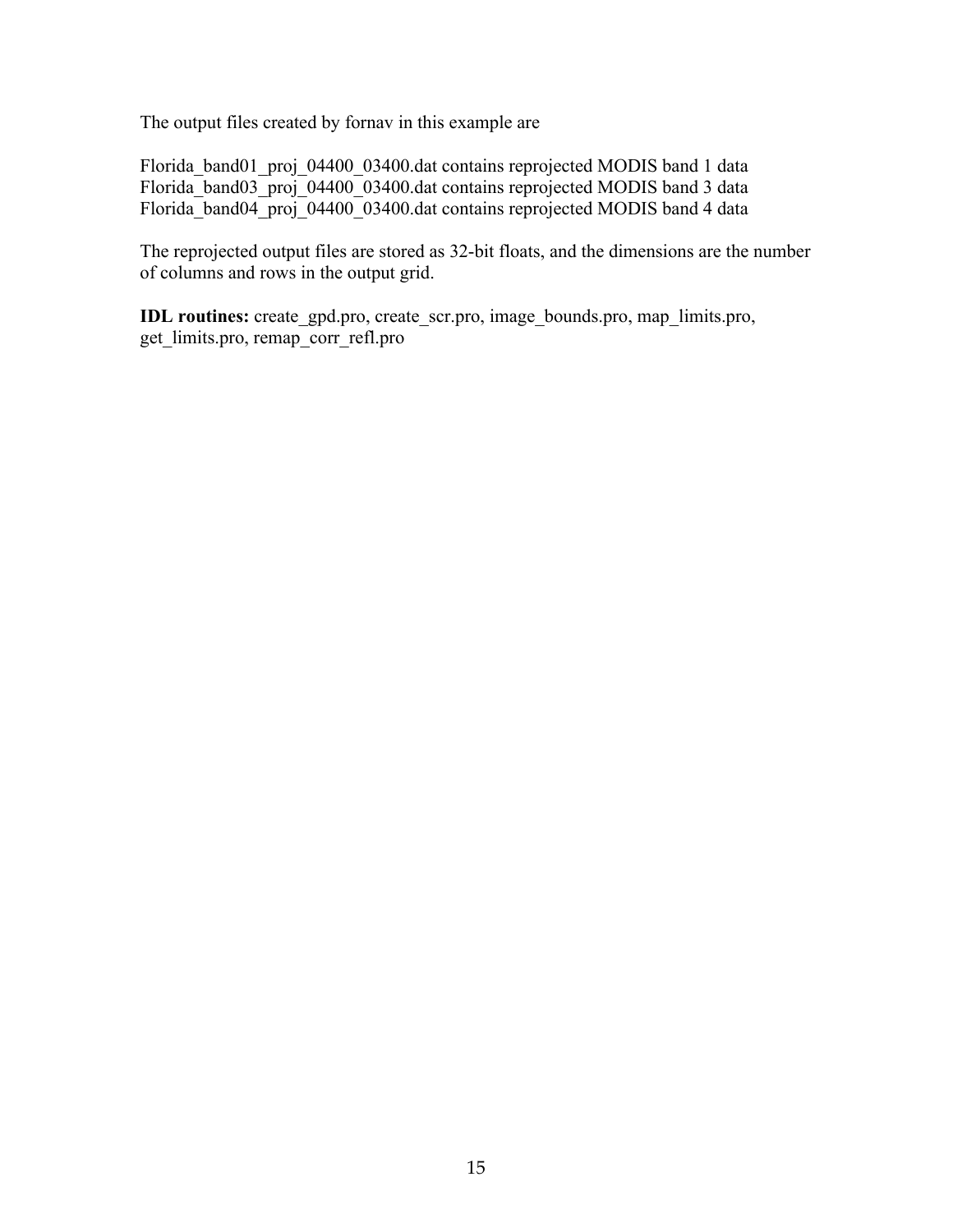# **7.0 Enhancing the Image and Creating TIFF Output**

Now that you have created reprojected MODIS corrected reflectances for bands 1, 3, and 4, it is necessary to convert the floating point values to RGB brightness. A non-linear enhancement is used to increase the brightness of darker portions of the scene, such as land or water. The enhancement table used in this tutorial was developed by Jacques Descloitres at NASA/GSFC. Table 3 lists the set points for the enhancement. Note that this enhancement table was designed for scenes which do not contain bright clouds.

| Table 3: Non-linear Brightness Enhancement Table (non cloud) |                                           |  |  |  |
|--------------------------------------------------------------|-------------------------------------------|--|--|--|
|                                                              | <b>Input Brightness</b> Output Brightness |  |  |  |
|                                                              |                                           |  |  |  |
| 30                                                           | 110                                       |  |  |  |
| 60                                                           | 160                                       |  |  |  |
| 120                                                          | 210                                       |  |  |  |
| 190                                                          | 240                                       |  |  |  |
| 255                                                          | 255                                       |  |  |  |

To apply the enhancement curve, you first convert the floating point reflectances to 8-bit brightness using a linear mapping. For example, a typical conversion would linearly scale reflectances in the range 0.0 to 1.1 to brightness in the range 0 to 255. For scenes containing no clouds, you may wish to use a reflectance rage of 0.0 to 0.8. Once you have linearly scaled brightness values, the non-linear enhancement described in Table 3 can be applied to create the final scaled image. Note that the same enhancement is used on each of the MODIS bands (1, 3, 4).

# **7.1 Creating TIFF Output**

TIFF 24-bit format is used for the output image, where each channel is represented by an 8-bit byte value. The mapping of MODIS bands to RGB channels is as follows:

Band 1  $\Rightarrow$  Red channel; Band 4  $\Rightarrow$  Green channel; Band 3  $\Rightarrow$  Blue channel

The output image is written as a band-interleaved uncompressed TIFF.

**IDL routines:** enhance.pro, modis\_true.pro